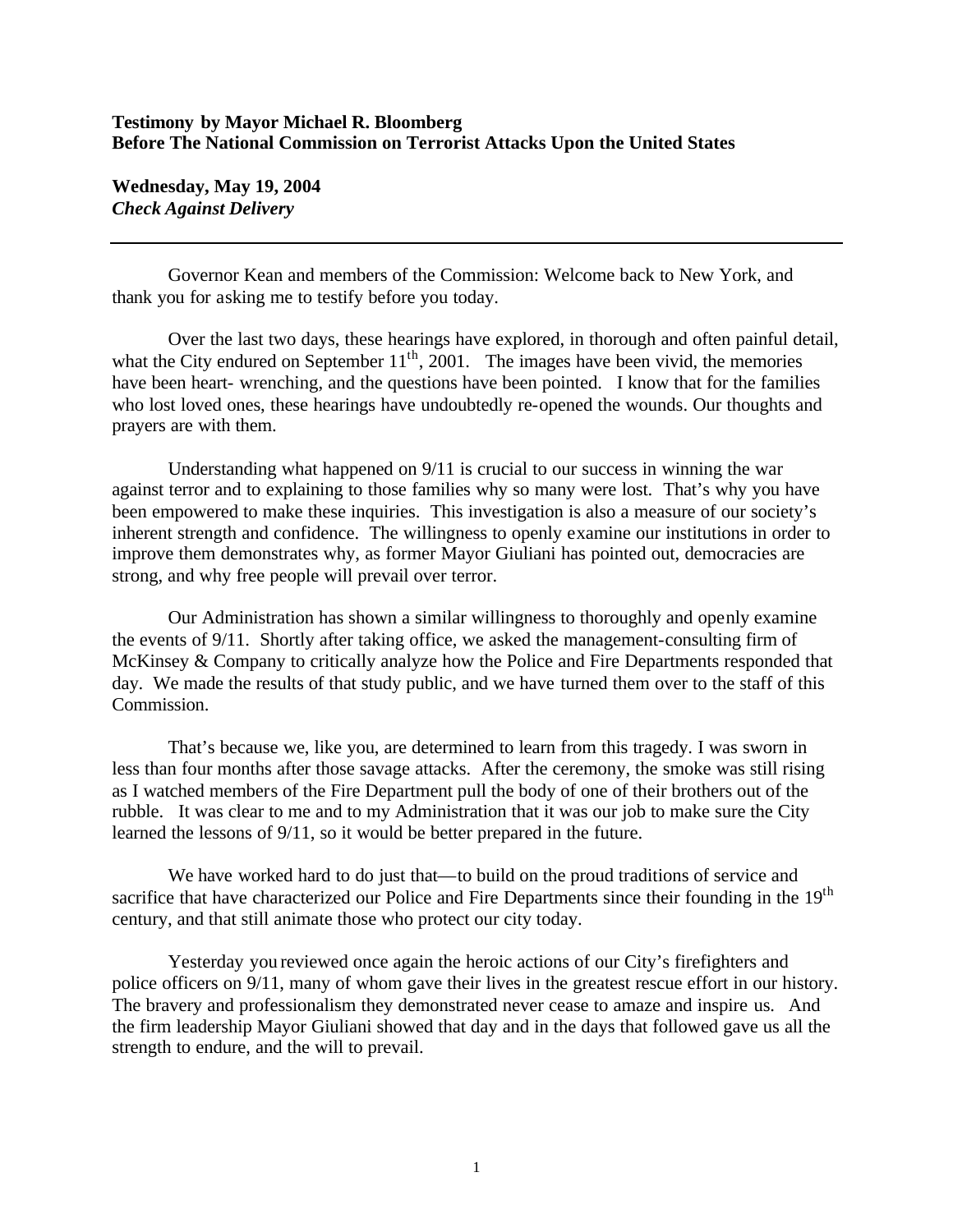Building on their achievements and example, our task now is to achieve a new level of preparedness and teamwork at all levels of government. I am happy to say that President Bush, Governor George Pataki and their Administrations have established just such a spirit of cooperation with our city.

Today, almost 14 months after my first appearance before this Commission, I want to describe what our Administration is doing to keep New York City safe and free. I also want to urge this Commission in its final report to recommend desperately needed reforms in the nation's system of funding homeland security. It is a system that was irrational the first time I testified. It remains tragically misguided today, creating grave hazards not just for New Yorkers, but for all Americans.

There is no need for me to repeat in detail the testimony you heard yesterday from Commissioners Kelly, Scoppetta, and Bruno. Suffice it to say that today, New York is the safest big city in the nation, better prepared than at any time in its history to prevent and respond to any danger, no matter what its source.

Building on Mayor Giuliani's eight years of success, crime in New York is nearly 16% lower than it was at this time three years ago. Fire fatalities are at levels not seen since the 1930s. We've achieved these results despite a fiscal crisis, despite the need to divert precious resources to anti-terrorist activities, and despite the need to protect the civil liberties of everyone who lives and works in our city, even as we remain vigilant against terror. That's as it must be, because the freedom to express our views, pursue our dreams, and worship God as each sees fit is fundamental to our democracy. Sacrificing those liberties—or making us fearful and keeping us in our homes—would give the terrorists a victory without their firing a shot. That's a victory we will never grant them.

All the agencies that protect our city are as well-led today as they have ever been.

Yesterday, Commissioner Kelly described the threats against this City, and the outstanding work of the New York Police Department in counteracting and deterring them. Likewise, Commissioner Scoppetta testified about the Fire Department's success in rebuilding from the devastation of 9/11.

Yesterday's testimony also presented the steps we have taken to improve communications within and between the Police and Fire Departments. The Fire Department, for example, has new and more powerful radios that permit more traffic during incidents, and enable Fire Department officials to communicate directly with their Police counterparts. Detailed new management policies and protocols have improved cooperation between these departments.

Our ongoing counter-terrorism efforts also include a broad range of other agencies, including our Departments of Health and Environmental Protection. And many other City agencies, including but not limited to the Departments of Sanitation, Transportation, Design and Construction, have played instrumental roles in helping New York City recover and rebuild since 9/11, and would be called on again should we be attacked.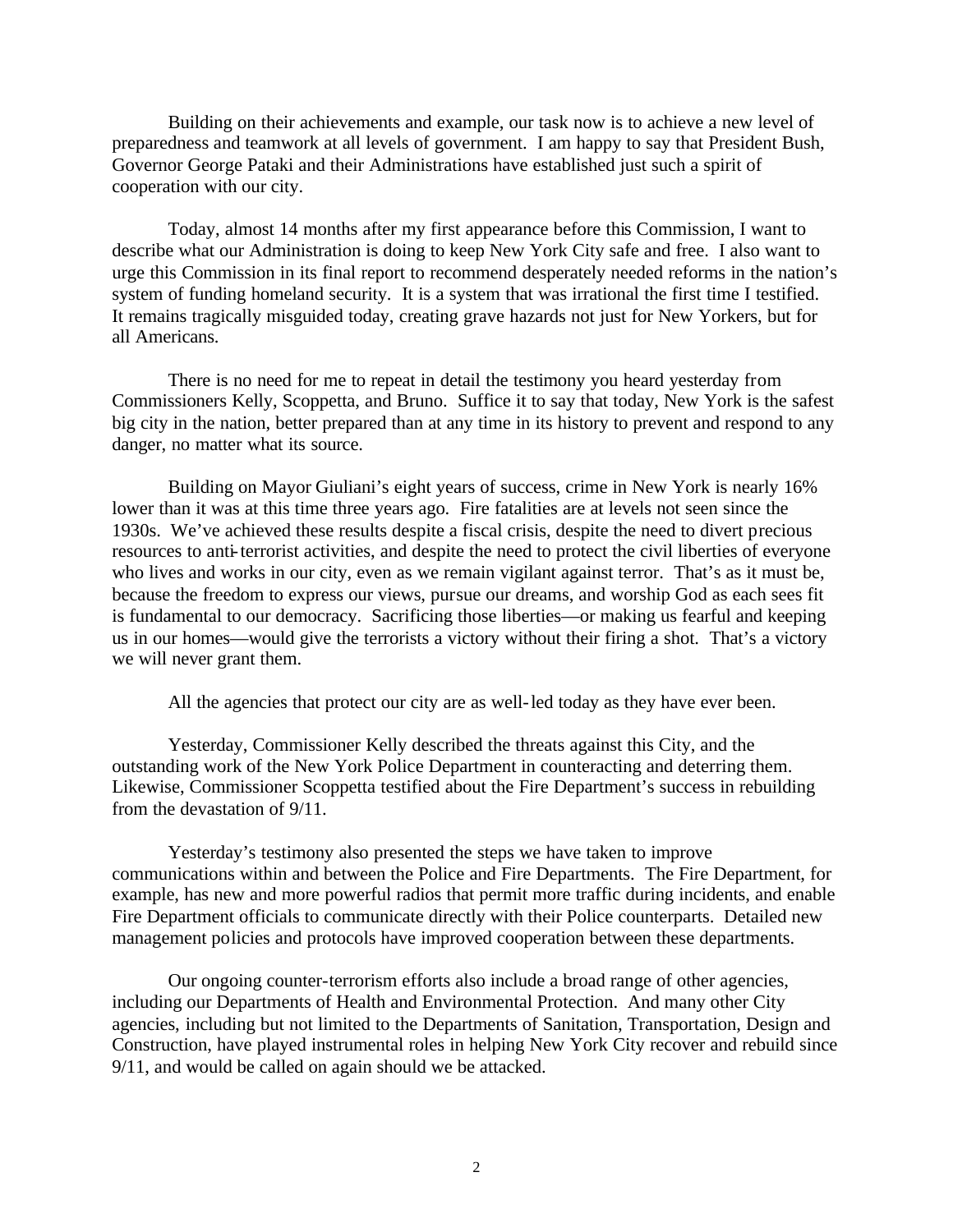Multi-agency training exercises also take place on a regular basis. On Sunday, for example, we conducted "Operation Transit Safe," an exercise involving more than 20 public agencies and private partners. It tested our response to a simulated terrorist incident in the City's subway system. The terrorist attack in Madrid on March  $11<sup>th</sup>$  underscored the vital importance of protecting a mass transit system used by seven million riders each day.

Our Administration also has adopted a Citywide Incident Management System, or "CIMS," that is consistent with Federal guidelines. It provides a framework of action for emergency responders and enhances interagency decision-making and communication.

We all seek clarity in complex situations. But that doesn't mean we should seek simplistic solutions to complex situations. CIMS establishes clear-cut lead agencies in the more day-to-day emergency situations. Extraordinary catastrophes, such as explosions and plane crashes, require robust responses with more than one primary agency. By setting up unified command posts staffed by top-level chiefs, we can ensure that the responses of all agencies are coordinated and effective, and that each agency's core competency will be fully utilized. This sets up a structure that requires inter-agency cooperation and coordination without sacrificing the intra-agency chains of command that are crucial to any emergency operations.

CIMS builds on a system promulgated under Mayor Giuliani, and integrates lessons learned from 9/11 and its aftermath. In many respects, it formalizes and improves the type of emergency response that New York City has engaged in for many years, exemplified on 9/11. On that day, the Fire Department took the lead in fighting the fires in the towers and effecting the heroic rescue of civilians. The Police Department addressed security concerns downtown and throughout the City. Other agencies understood their responsibilities, and executed them very well.

Perhaps the most impressive and comforting statistic is that on 9/11, while 25,000 people were being evacuated from the World Trade Center towers and many thousands more were being directed out of Lower Manhattan to safety, response times by the police and firefighters to calls elsewhere in the five boroughs were barely affected. If that isn't a testament to organization, capability, training, communication, dedication, creativity, and bravery—I don't know what is.

In the two years and eight months since 9/11, New York City has had a number of emergencies—a fuel barge explosion on Staten Island, a chemical explosion at a warehouse here in Manhattan, and others. On each occasion, the relevant agencies successfully worked together to protect New Yorkers—evidence of their training and professionalism.

When the city was blacked out last August, City agencies performed superbly. More than 132,000 calls were logged into 911 during the outage, almost three times more than average. Emergency Medical Services personnel responded to more than 5,000 calls for help on August 14<sup>th</sup>, a record for one 24-hour period and 60% more than usual. Firefighters put out 60 serious fires—six times the expected number on a summer night. Because of their skill and cooperation, order and safety were maintained under extraordinarily difficult conditions. And after the blackout, I directed a full evaluation of the events of those days, just as was the case with the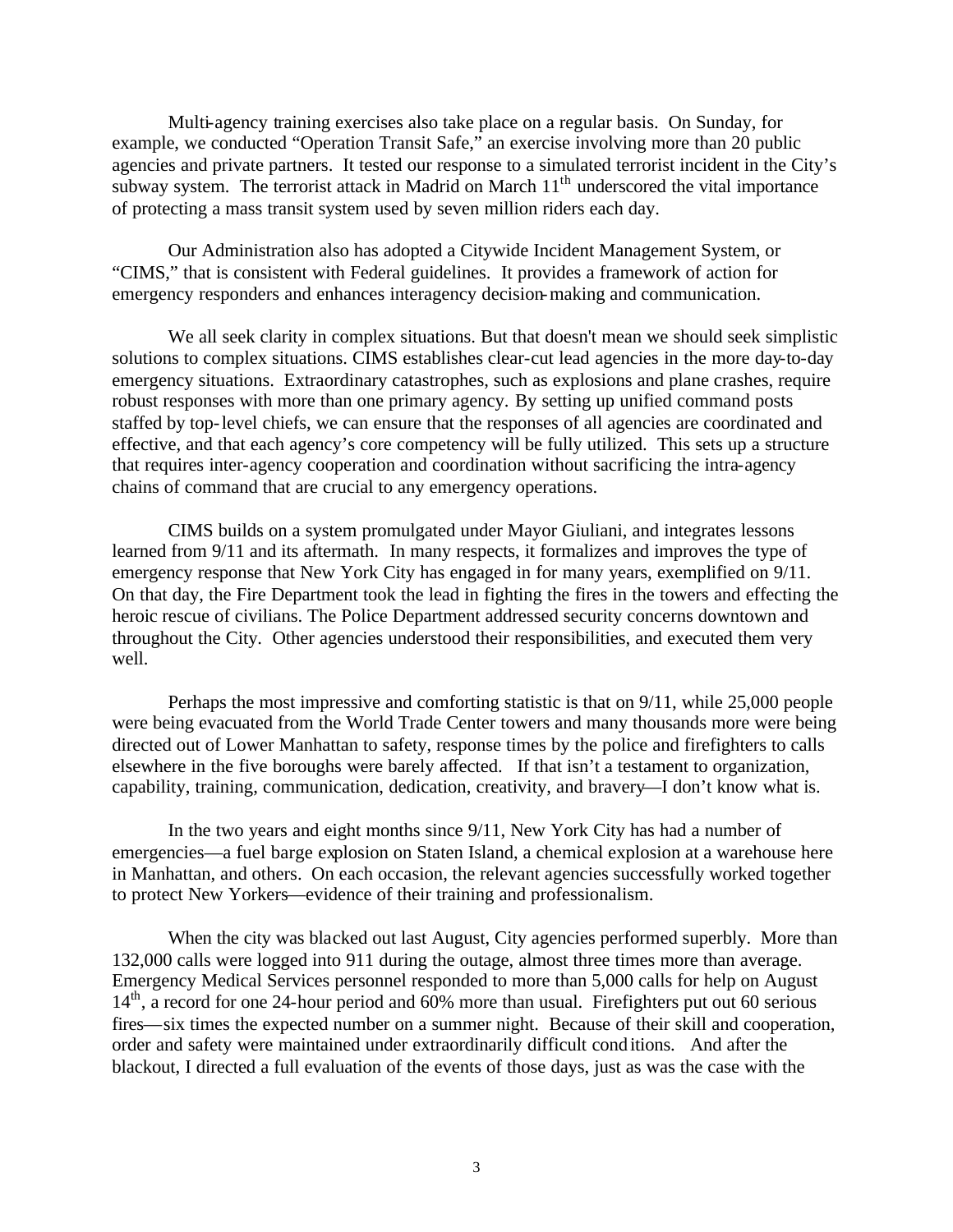McKinsey reports following 9/11, so that we could learn what we could have done better. Like the McKinsey reports, that report was made public when completed.

The armchair quarterbacks forget that New York City Police Officers and Firefighters work together hundreds of times a day on such incidents as building collapses, fires, and traffic accidents. Although much has been made of the so-called "battle of the badges," these are isolated episodes that are the result of individual, low-level breakdowns in discipline. They are not the product of systemic problems and don't occur higher up where it would jeopardize the mission of each agency. Even the shortcomings that the have been identified by the Commission in the City's response to 9/11 were the result of problems in communications, not the result of any battle of the badges.

Certainly any system can be improved. CIMS is no exception. We will be constantly evaluating and monitoring CIMS in order to do just that. There will be extensive, on-going training to ensure its success. We will adopt new technologies, match resources to changes in population density and other conditions, and reduce duplicative services.

Several weeks ago, in my Executive Budget for the next fiscal year, I set aside \$1 billion in capital funds for a comprehensive overhaul of the City's 911 dispatch system. What was the cutting edge system of the 70s is now obsolescent. We will take advantage of new technology to centralize dispatch of our Police, Fire and EMS departments. By using new technologies such as GPS, we will be able to better track our assets and their deployment across agencies. This will make them more efficient, eliminate duplication, and do a better job of protecting the public. But even now, as we are improving the dispatching system, 911 operators now have the ability, training, and supervision to disseminate relevant rescue information to 911 callers.

We have taken, and will take, all of these measures because we recognize that New York faces far greater risk of terrorist attack than any other City, other than perhaps our nation's capital. Senator Kerrey, you asked Police Commissioner Kelly why NYC is different. Let me add to what he said yesterday.

We are indeed "in the crosshairs." To people around the world, New York City embodies what makes this nation great. That's a function of our status as the world's financial capital, driven not only by Wall Street but our international prominence in such fields as broadcasting, the arts, entertainment and medicine. Such is New York's importance that, to a great extent, as goes its economy, so goes the country's. If Wall Street is destroyed, Main Street will suffer.

Beyond that, New York's embrace of intellectual and religious freedom and cultural diversity makes us truly the World's Second Home. We are a magnet for the talented and ambitious from every corner of the globe. In short we embody the strengths of America's freedom—and that makes us an inevitable target of those who hate our nation and what we stand for.

New York City has already been targeted by terrorists six times since 1993. Yet inexplicably, today New York State ranks  $49<sup>th</sup>$  among the 50 states in per capita Homeland Security funding.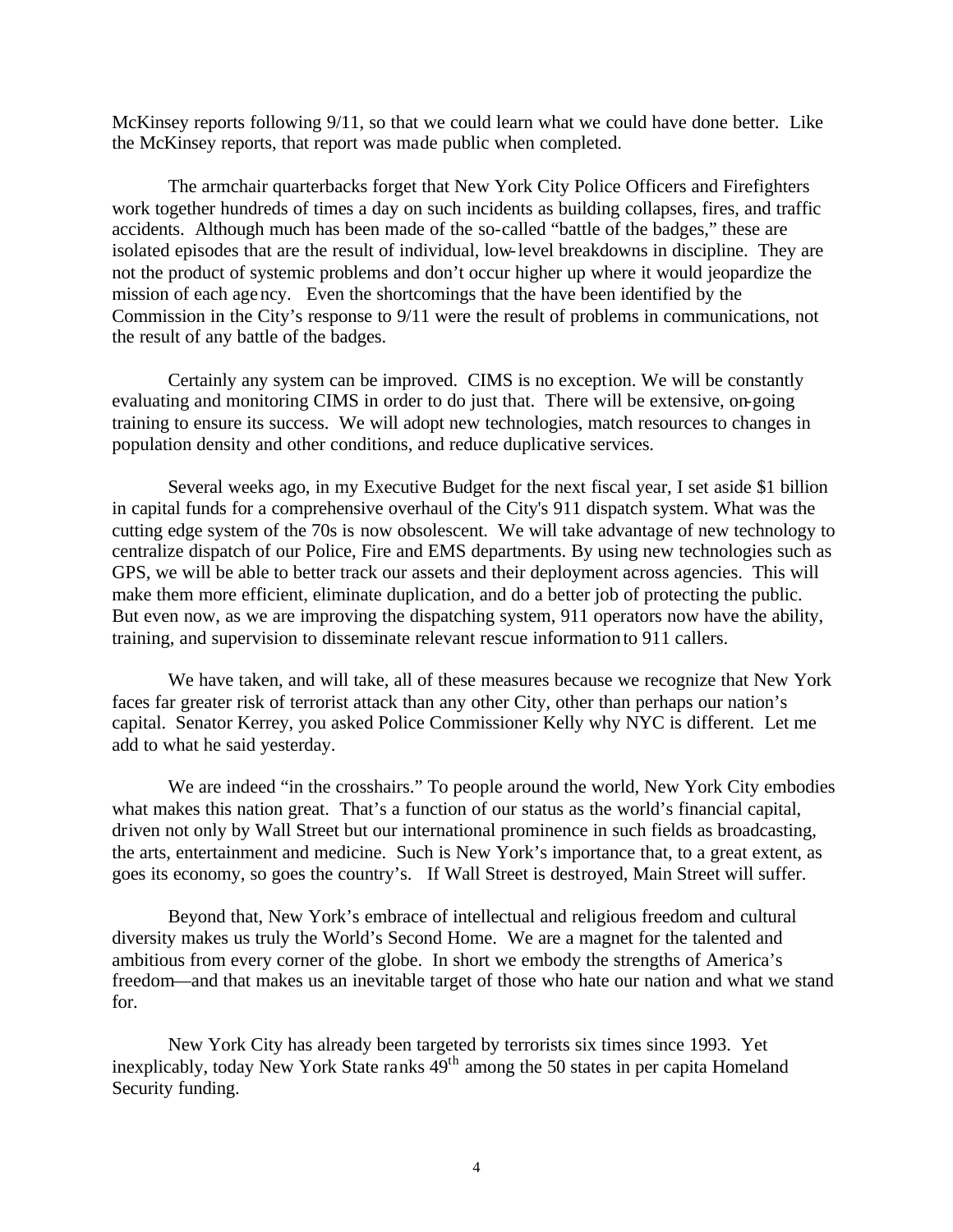During Fiscal Year 2004, New York State received \$5.47 per capita in Homeland Security grants. Nebraska got \$14.33 per capita; North Dakota \$30.42; Wyoming \$38.31; and American Samoa \$101.43.

The same problem plagues the distribution of bio-terror preparedness funding provided by the Department of Health and Human Services to local hospitals and public health systems. In Fiscal Year 2003, New York City received \$4.19 per capita and New York State \$4.16 per capita, making them 45th and  $46<sup>th</sup>$  respectively of the 50 states and four local jurisdictions eligible for funding. By comparison, Nebraska got \$7.03 per capita and Wyoming \$15.69.

And what does it say of our national resolve to combat terrorism that after everything this Commission has learned in the past year, our City has been advised that Congress has reduced our proposed Homeland Security funding for Fiscal 2004 by nearly half—from \$188 million to \$96 million?

This is pork barrel politics at its worse. It's the kind of shortsighted "me first" nonsense that gives Washington a bad name. It also, unfortunately, has the effect of aiding and abetting those who hate us and plot against us.

In the budget for Fiscal 2005 submitted to Congress, President Bush and Homeland Security Secretary Ridge took steps to put Homeland Security footing on a fair and rational basis, discarding per capita distribution in favor of allocations based on actual risk and threat. In addition, that proposed budget would increase to 54% the percentage of Homeland Security funds distributed on a high-threat basis. But even the distribution system based on threat analysis is being undermined as more areas and cities are added. So far, the number of highthreat areas has mushroomed from seven to 80. We cannot allow this to continue or we will be back where we started.

This Commission must challenge Congress to follow the Bush Administration's lead, and stop treating Homeland Security and bio-terror preparedness funding as political pork. They should be allocated on the basis of the real risks that we face. I urge this Commission to recommend that in the strongest possible way. Any other formula defies logic and undermines the seriousness of the country's counter-terrorism efforts.

Washington has the whole Federal government protecting it. We need to make sure that New York City, the economic engine that drives the entire region, and arguably the country, has the resources it needs to protect itself. As a nation, we must come to each other's aid in a manner that protects us all*.*

The September  $11<sup>th</sup>$  attacks took an enormous economic toll on New York and New Yorkers. They contributed to a decline in City tax revenues totaling almost \$3 billion in fiscal years 2002 and 2003. The Bush Administration and Congress responded with assurances of approximately \$20 billion in aid to help us rebuild. Because of that assistance, and because of the hardiness and intrepid spirit of the eight million people of New York, our economy is now growing again.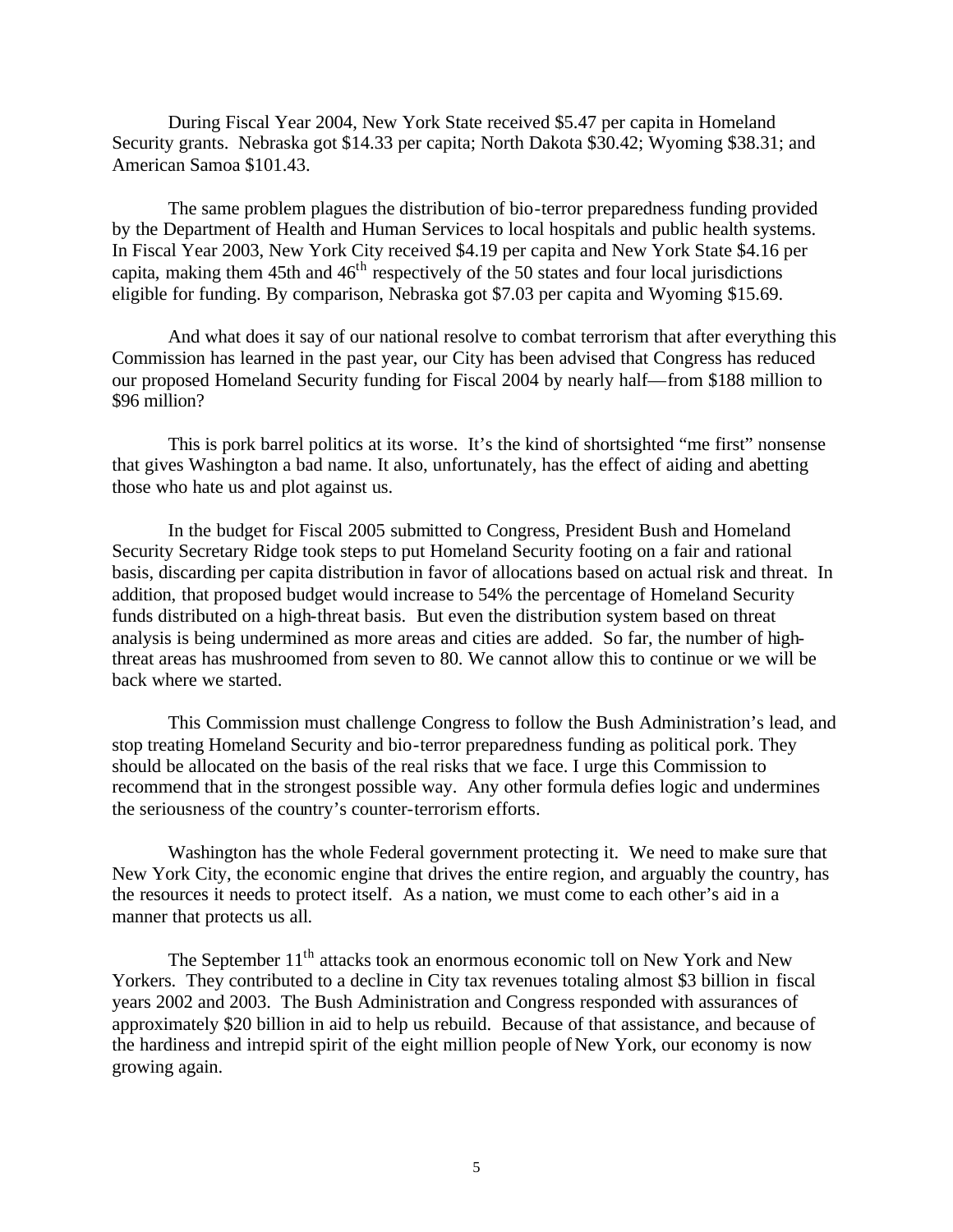New Yorkers are grateful for the Federal assistance we have received. We will never forget how the rest of the nation stood by us. Yet there is still much to be done. So in addition to revising the allocation of Homeland Security and bio-terror preparedness funding, there are several additional recommendations. They would benefit any city that suffers a terrorist attack. I would like to quickly summarize them for the committee. I know your staff has been briefed on these previously, but I believe their importance warrants my reviewing them now.

Amendments to the Stafford Act—the law that governs FEMA's ability to reimburse localities—must be made to help cities that may be confronted with the fiscal consequences of terrorist attacks in the future. The amendments we have suggested would permit the reimbursement of local expenditures associated with a response to terrorist activities, which is not the case under present law. These include overtime costs for emergency responders who are not at the actual site of an attack, including those providing increased security at airports, bridges, tunnels, and rail lines. The process for citizens to obtain various forms of financial assistance must be streamlined so as to avoid the long waits that occurred after 9/11. Increased funding over a longer period of time for local mental health treatment must also be provided.

As we learned in New York, there can also be astronomical litigation costs associated with the response to a terrorist attack. Fortunately for New York and the private contractors who assisted us, the Federal government ultimately funded an insurance program providing coverage for claims brought by workers at Ground Zero who were not eligible for the Victim Compensation Fund.

Such protection must be formalized rather than done on an ad hoc basis. Congress should pass legislation now creating insurance that will protect both employers and employees who someday may be asked to provide their assistance in response to a terrorist attack. An incredible public/private partnership at Ground Zero enabled so much to be done so well and so swiftly. We must not deter such a similar response in the future. That means ensuring that those who selflessly come forward to provide their assistance after such attacks know they will be adequately protected by insurance.

I want to commend the Commission for its assiduous efforts in analyzing what led up to the attacks of September  $11<sup>th</sup>$ , the response to those attacks, and what needs to be done in light of them. I know your staff has spent thousands of hours interviewing well over a hundred members of our Fire and Police departments and the Office of Emergency Management in an effort to get a complete picture of the day's events, and of our current needs.

Like you, New York City has learned, and continues to learn, the lessons of 9/11. To protect us, we clearly need well-trained and equipped uniformed services, managed by experienced, intelligent and innovative leaders. We must plan, and train, study and learn.

But we must also recognize that no matter how exhaustive our efforts, or how realistic our simulations, the dynamics affecting the next real world incident—the time of day or night, extremes of weather conditions, and myriad other factors—will be different from what we've experienced before.